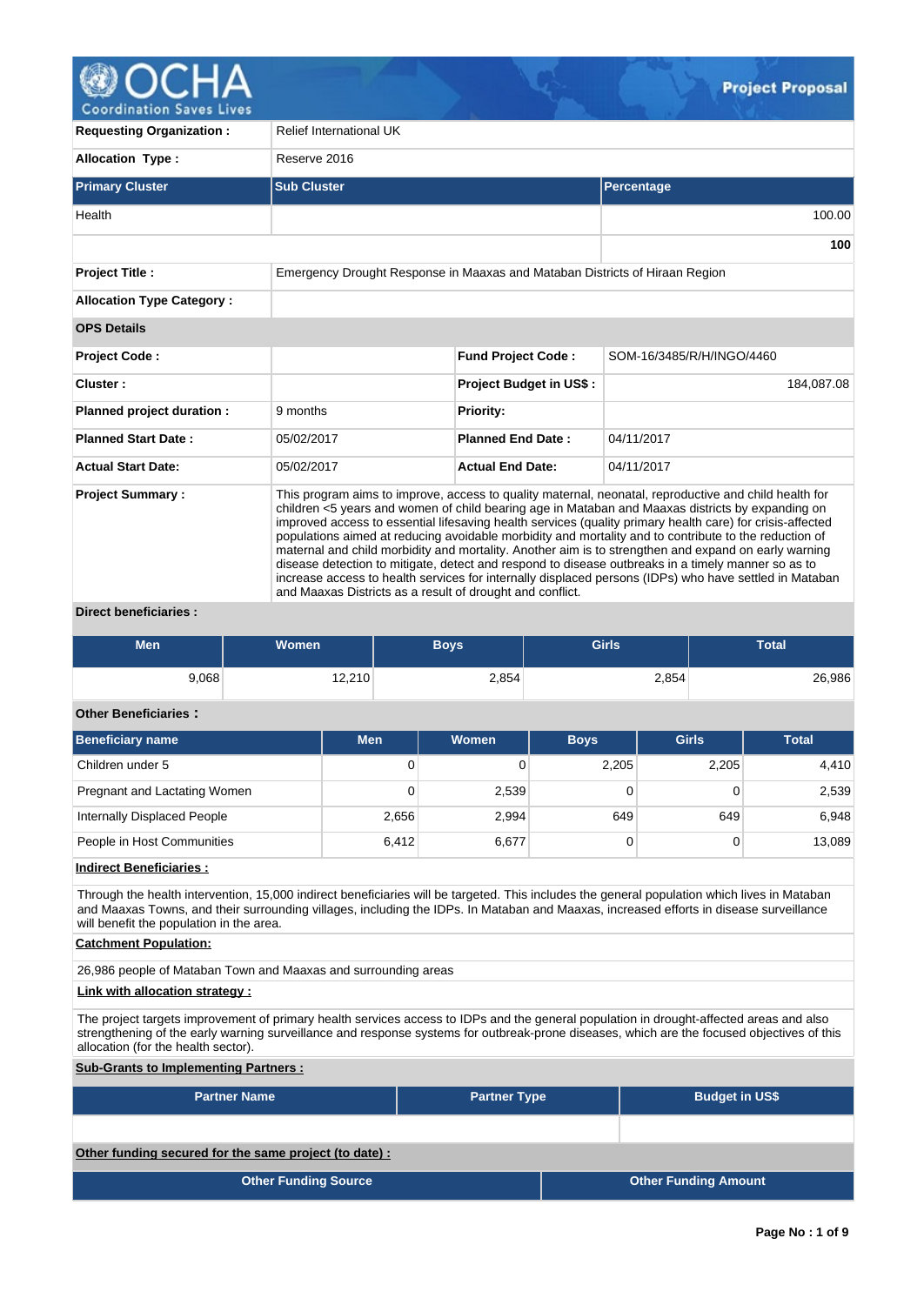| Organization focal point: |                                                 |       |               |  |  |  |  |
|---------------------------|-------------------------------------------------|-------|---------------|--|--|--|--|
| <b>Name</b>               | <b>Title</b>                                    | Email | <b>Phone</b>  |  |  |  |  |
| Shueyb Youb               | Country Director - Somalia   shueyb.youb@ri.org |       | +254708128261 |  |  |  |  |

#### **BACKGROUND**

#### **1. Humanitarian context analysis**

Mataban and Maaxas districts in Hiran region are among the worst hit areas by armed conflicts ranging from AMISOM/SNAF-Al-shabab and inter-clan conflicts resulting in massive displacements and casualties creating a humanitarian crisis. These armed conflicts, the withdrawal of international troops in Hiraan, and drought in surrounding areas has led to an influx of more internally displaced persons (IDPs) compounded with the return of returning refugees returnees. This has led to more pressure on delivery of critical health services for children and women, including immunization, nutrition support and skilled delivery, which put these groups at increased risk of death due to diarrheal, malnutrition and obstetric complications. Moreover, in Mataban district, Relief International (RI) is the only orgarnisation that runs a health centre within the center of Mataban town and its environs and a second health centre in Beergadiid outside of the main town; hence, with the increased number of beneficiaries accessing these services this is putting the health facility at risk of under staffing and the need for more adequate essential drugs and equipment. Morbidity reports from facilities managed at the Mataban health center indicates that the most prevalent conditions causing morbidity and mortality are the high incidence of vaccine preventable diseases, childhood communicable diseases, anemia, malnutrition, respiratory tract infections, AWD, and problems associated with pregnancy and childbirth among others. More so, this situation is aggravated during rains and droughts with anticipated high impact on IDPs and children continuously affected by cyclical disease outbreaks that requires more support and expansion to cater for the needs of these IDPs and host communities by expanding on current services and integrating with important WASH interventions.

RI has been providing emergency lifesaving primary health care services to the affected populations. According to Quarter 3 data, an estimated 2,456 people were reached by RI in Mataban, including 1,312 women and 834 children under 5 with basic primary health and secondary health care services. Comparison of weekly Health Cluster reports submitted by RI show that the number of patients at RI's Mataban Town health centre has increased by approximately 60% from week 48 to week 49 reports (from 237 to 381 patients, respectively). Drought in Hiraan has exacerbated the already concerning situation. An AWD/Cholera outbreak began in Beletweyne at the beginning of November 2016. RI has treated 532 patients in its UNICEF-funded cholera treatment centre (CTC) from 1st November – 10th December 2016. In coordination with WHO, UNICEF and other partners, RI is contributing to disease surveillance of AWD/cholera in Beletweyne. Case tracing is also being conducted to locate the main sources(s) of the outbreak in coordination with the Somalia WASH Cluster. RI is conducting hygiene promotion activities and distributing hygiene kits and Aqua Tabs to patients released from the CTC. Surveillance efforts should be stepped up in light of the continuing drought and displacement of people into Hiraan, including Mataban. In Maaxas, RI recently closed an OCHA-SHF protection (GBV) project. Therefore, RI is familiar with the area and maintains strong relationship with the local authorities and host community in Maaxas. Only Save the Children is currently present to provide nutrition services for the affected populations. There is a gap in primary health services which is exacerbated by the influx of people into the area due to the drought situation. Returnees are also going back to Maaxas in as in other areas of Somalia. Cognizant of the stated problems above, there is an urgent need to increase access to quality, primary health care as well as surveillance

# efforts for AWD/cholera in Mataban and Maaxas districts of Hiraan Region.

## **2. Needs assessment**

Disease outbreaks, such as measles and AWD/cholera, continue to place a considerable strain on the health systems in place Hiraan Region.

Per joint internal displacement profiling undertaken by UNHCR, Hiraan, in which Matabaan and Maxaas districts are placed, has 51,000 IDPs. The lack of basic healthcare services throughout the district leads to much of the population to either travel to other districts or forfeit accessing health care altogether. (One exception is the two health centres run by RI through OFDA funding in Mataban Town and Beergadiid village just outside the town.) In Hiraan, due to the offensive by the AMISOM /SNAF campaigns to fight armed groups in the region, more IDPS are pouring in to the main towns, such as Beletweyne, Maxaas and Mataban, creating a crisis as these people have not had any humanitarian support in their respective areas. A recent (20 November 2016) joint assessment was conducted by WFP, FAO and several local NGOs in Mataban and Guriel District of Hiraan. The assessment provided alarming results, including the fact that poor Deyr rains in the area have caused livestock deaths and human suffering due to the lack of water, whereby populations from locations such as Baxdo, Cadado, Xananbuure, Ceelbuur, Xeraale Cabudwaq and Dhusamareb are migrating into other areas to find a reprieve from the drought. Some small amount of rainfall attracted people to Mataban District. A total 11,500 HH who have migrated with their livestock from Puntland and Galgaduud have converged in Mataban and Maxaas area in the past few months. This means that there are many cases of undiagnosed diseases and ailments. With the current offensive, more and more areas are currently becoming accessible needing humanitarian support such, health, WASH and livelihood interventions.

Many migrants are pregnant and lactating women with young children. This increases the number of patients RI has received at its two health centres in Mataban. RI is the only NGO operating health centres in Mataban, with WARDI holding mobile clinics and Save the Children implementing nutrition services. Maaxas does not have a health clinic. RI-run clinics offer primary healthcare services and the additional drugs supplied through this project will allow for RI to reach more beneficiaries, targeting women and children.

RI plans to target and reach people in Mataban and Maxaas with integrated health interventions mainly focusing on children and obstetric care expansion. These activities will be integrated with existing programs to have maximum impact. RI will participate in the cluster meetings in Nairobi, national and regional levels and coordinate with other health, WASH and food security cluster.

Surveillance of disease outbreaks is also a priority in Hiraan due to the influx of people in combination with the increasing drought situation. RI has treated 532 patients in its UNICEF-funded cholera treatment centre (CTC) from 1st November – 10th December 2016. In coordination with WHO, UNICEF and other partners, RI is contributing to disease surveillance of AWD/cholera in Beletweyne. In addition to continuing these efforts in Beletweyne, there is a need to step up surveillance in Mataban and Maxaas as well to prevent any outbreak there as a result of the above migration and drought.

#### **3. Description Of Beneficiaries**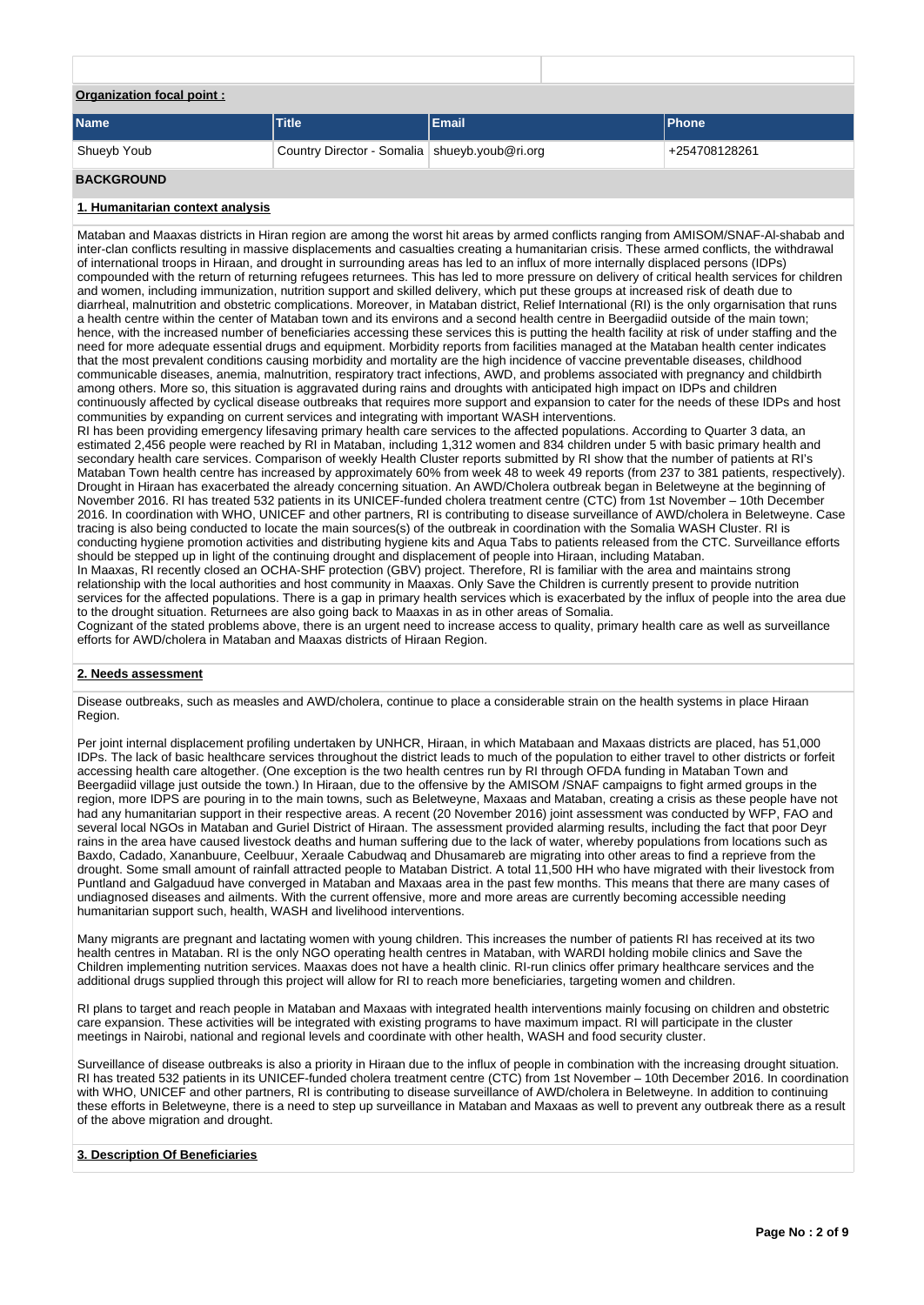Primary beneficiaries will be IDPs in Matabaan and Maxaas Districts of Hiraan Region; however, all people are eligible to receive services at the health facility. The project will especially target women of child-bearing age, including pregnant and lactating women. Children will also be targeted, with children under five targeted for routine immunization at the health facility as well as receiving vaccinations during campaigns.

#### **4. Grant Request Justification**

The massive influx of IDPs has increased the strain on the available resources in the Mataban and Maaxas communities. Many of the new arrivals experience poor health status which has resulted in increased strain on the health care system as well as providing a conducive environment for communicable disease outbreaks. Increased insecurity with a subsequent scale down in activities at the community level has significantly affected the quality of response and control of the outbreaks. Relief International is currently implementing OFDA supported program in Matabaan and the adjacent district of Beletweyne, which is also in Hiraan. With program staff already familiar with the area, population and the critical needs, they will be able to hit the ground running. For the past three years, RI has been implementing health services in Beletweyne District of Hiraan so is experienced in these interventions; Mataban services began in 2016 and are filling a great gap in health services available to populations in Mataban District. In Beletweyne, RI has been involved also in WASH and collaboration with key stakeholders through harmonization and integration of successful approaches and lessons learned; hence, RI will be able to more effectively and cost-efficiently provide the needed services in Mataban. The health centres are already set up and running, fully operational with staff in place. Thus, minimal resources for operations will be needs; this SHF funding will be put towards programming such as medical supplies and capacity building of staff on surveillance efforts.

RI has been operating a CTC in Beletweyne since July 2016 with UNICEF. RI is providing data on a daily basis to UNICEF, MOH and other stakeholders such as Health and WASH Clusters to contribute to disease surveillance efforts. In addition, RI is coordinating with the WASH Cluster on a case tracing exercise, distribution of hygiene kits and hygiene promotion efforts to stem the outbreak. Furthermore, RI is a key stakeholder in the health sector and partner of the MOH and Somali Health Cluster, allowing for a more effective alignment of programme activities with the needs of the health sector. RI currently closely collaborates with other partners implementing health/nutrition projects, and also with the WASH Cluster both at Nairobi and HIraan levels. RI will continue to advocate through data-driven decision making. RI also has strong programme and grant management systems and processes, and brings proven leadership in achieving results in a challenging and often uncertain environment.

#### **5. Complementarity**

This project will complement RI's OFDA –funded ongoing project in Beletweyne (4 heath centes) and Matabaan (2 health centes) which also supports health interventions. In addition, RI is operating a CTC in Beletweyne in coordination with UNICEF to respond to the ongoing AWD/cholera outbreak. Program staff are familiar with the area and can move from one district to another to supervise health facility staff. Also, RI has an office in Beleetweyne which can support both project areas. RI health program staff are well equipped and experienced to manage and implement health projects as it has done so for many years.

Health Cluster via OCHA has agreed to provide all supplies, both medicines and consumables, that will be needed in order to operate two health facilities in Hiraan District for the duration of 9 months per the dates in this proposal. Supplies will be provided under the Therefore, no supplies (medicines nor consumables (e.g. syringes, gloves, etc.)) are written in the budget for this project. Life-saving supplies will be provided through UN agencies who were given CERF UFE funding (WHO and UNICEF).

# **LOGICAL FRAMEWORK**

#### **Overall project objective**

To improve access to quality primary health care services for IDPs in the project area.

| <b>Health</b>                                                                                                                                                                                        |                                                 |                                 |
|------------------------------------------------------------------------------------------------------------------------------------------------------------------------------------------------------|-------------------------------------------------|---------------------------------|
| <b>Cluster objectives</b>                                                                                                                                                                            | <b>Strategic Response Plan (SRP) objectives</b> | <b>Percentage of activities</b> |
| Improved access to essential life-saving<br>health services (quality primary and<br>secondary health care) for crisis-affected<br>populations aimed at reducing avoidable<br>morbidity and mortality | Somalia HRP 2016                                | 80                              |
| Strengthened and expanded early warning<br>disease detection to mitigate, detect and<br>respond to disease outbreaks in a timely<br>manner                                                           | Somalia HRP 2016                                | 20                              |

**Contribution to Cluster/Sector Objectives :** This project will contribute to the cluster objective by providing health services to crisisaffected populations, with the case here being IDPs as the target group. Services, including curative, preventative and health education will together help reduce morbidity and mortality of this population.

## **Outcome 1**

Essential preventative and curative services and health education provided to IDPs and other vulnerable populations in Matabaan and Maxaas Districts.

## **Output 1.1**

#### **Description**

IDPs in Matabaan and Maxxas Districts received health services in order to decrease morbidity and mortality of this vulnerable population.

#### **Assumptions & Risks**

The security situation allows for implementation of intervention. The MOH and government agencies are in support of the implementation of the project.

#### **Activities**

#### **Activity 1.1.1**

**Standard Activity : Primary health care services, consultations**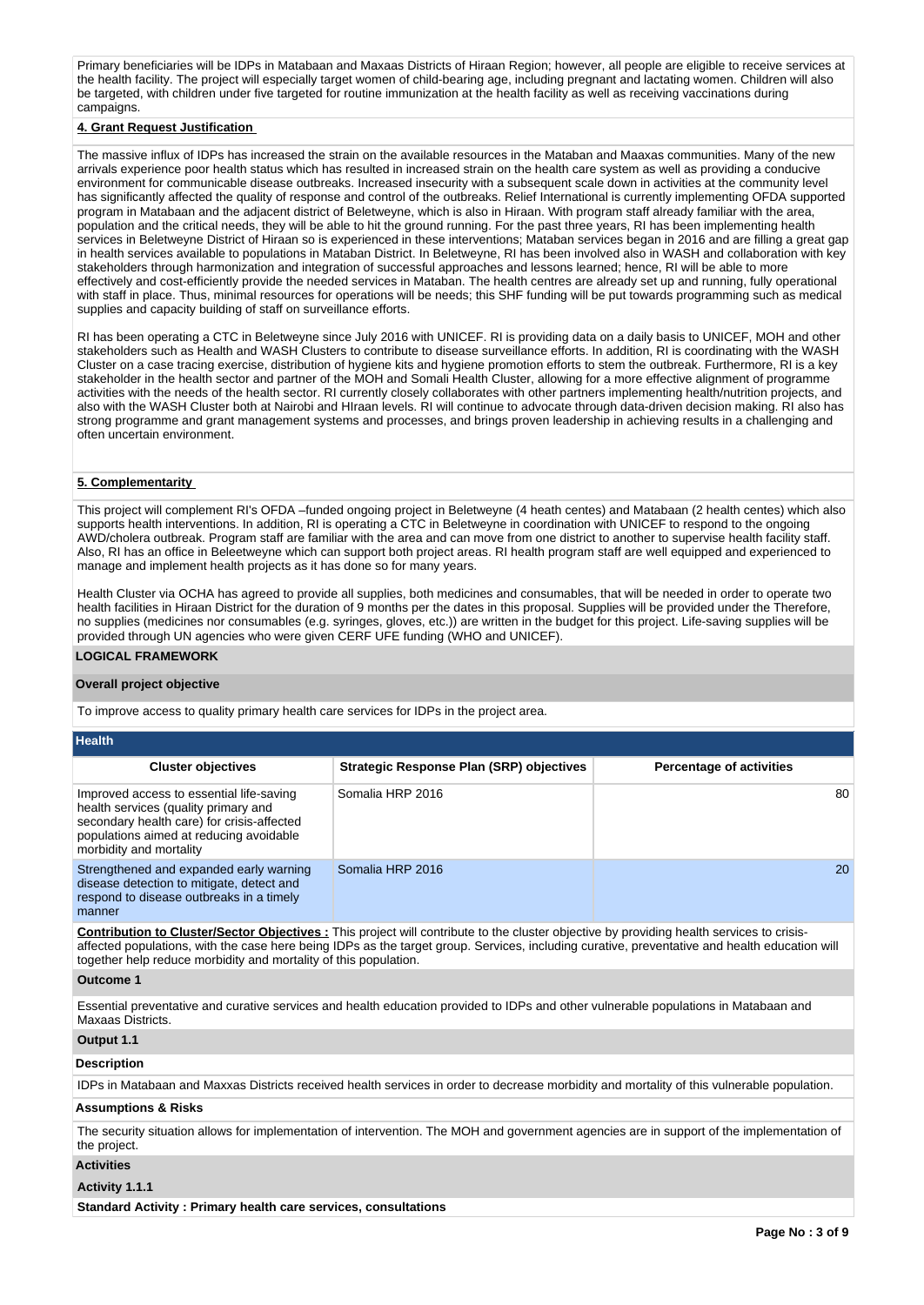Outpatient consultations and referrals provided to patients at the health facility.

# **Activity 1.1.2**

## **Standard Activity : Immunisation campaign**

Children receive immunization services. (Target: 4,140 children; no women will be targeted for vaccination under this award.)

# **Activity 1.1.3**

## **Standard Activity : Awareness campaign**

Campaign addressing community health promotion and hygiene education conducted by hygiene promoters for the project (Target: 2 campaigns per each location during the project period)

## **Indicators**

|                 |                                                                                  |                                                                                                                                           | <b>End cycle beneficiaries</b> |              |  |                   | End<br>cycle  |
|-----------------|----------------------------------------------------------------------------------|-------------------------------------------------------------------------------------------------------------------------------------------|--------------------------------|--------------|--|-------------------|---------------|
| Code            | <b>Cluster</b>                                                                   | Indicator                                                                                                                                 | <b>Men</b>                     | <b>Women</b> |  | <b>Boys</b> Girls | <b>Target</b> |
| Indicator 1.1.1 | Health                                                                           | Number of consultations provided throughout the<br>duration of the project at RI's two Mataban health<br>centres (combined).              |                                |              |  |                   | 26,986        |
|                 | <b>Means of Verification:</b> Facility patient registers, HMIS, project reports. |                                                                                                                                           |                                |              |  |                   |               |
| Indicator 1.1.2 | Health                                                                           | Number of children below five years and women<br>of child-bearing age immunized/vaccinated<br>against Vaccine preventable diseases (VPD). |                                |              |  |                   | 4.140         |
|                 |                                                                                  | <b>Means of Verification:</b> Health facility patient registers, HMIS, project reports.                                                   |                                |              |  |                   |               |
| Indicator 1.1.3 | Health                                                                           | Number of people reached by awareness<br>campaigns                                                                                        |                                |              |  |                   | 11.000        |
|                 | $M = 0.5$ of $M = 0.5$ and $M = 0.5$ and $M = 0.5$ and $M = 0.5$                 |                                                                                                                                           |                                |              |  |                   |               |

#### **Means of Verification :** Reports, HMIS, photos

## **Outcome 2**

Capacity building of staff leads to increased disease surveillance (in addition to better patient care in the health centres).

# **Output 2.1**

## **Description**

Staff working in the health facility received capacity building training to continue work of high quality and increased ability to contribute to disease surveillance.

## **Assumptions & Risks**

The security situation will allow for implementation of the project activities. Local government will be supportive of the project and its activities.

# **Activities**

## **Activity 2.1.1**

### **Standard Activity : Capacity building**

Training provided to health facility staff on EPI (Essential Program for Immunization), IMCI (Integrated Management of Childhood Illness) and BEmONC (Basic Emergency Obstetric and Newborn Care).

## **Activity 2.1.2**

# **Standard Activity : Disease surveillance**

Weekly reports submitted to key stakeholders (WHO, UNICEF or Clusters). Daily reports submitted during increased times of disease outbreak (AWD/cholera).

## **Indicators**

|                            |                                                 |                                                                                                                                                                                                   | <b>End cycle beneficiaries</b> |              |                   |  | End<br>cycle  |  |  |
|----------------------------|-------------------------------------------------|---------------------------------------------------------------------------------------------------------------------------------------------------------------------------------------------------|--------------------------------|--------------|-------------------|--|---------------|--|--|
| Code                       | <b>Cluster</b>                                  | <b>Indicator</b>                                                                                                                                                                                  | <b>Men</b>                     | <b>Women</b> | <b>Boys Girls</b> |  | <b>Target</b> |  |  |
| Indicator 2.1.1            | Health                                          | Number of health workers trained on common<br>illnesses and/or integrated management of<br>childhood illnesses, surveillance and emergency<br>preparedness for communicable disease<br>outbreaks. |                                |              |                   |  | 8             |  |  |
|                            |                                                 | <b>Means of Verification:</b> Reports, attendance sheets, photos of training events.                                                                                                              |                                |              |                   |  |               |  |  |
| Indicator 2.1.2            | Health                                          | Number of weekly reports submitted during<br>project period (to WHO, UNICEF and/or Clusters).<br>Daily reports are submitted during peak times of<br>AWD/cholera outbreaks.                       |                                |              |                   |  | 36            |  |  |
|                            | <b>Means of Verification:</b> Reports submitted |                                                                                                                                                                                                   |                                |              |                   |  |               |  |  |
| <b>Additional Targets:</b> |                                                 |                                                                                                                                                                                                   |                                |              |                   |  |               |  |  |
| <b>M&amp;R</b>             |                                                 |                                                                                                                                                                                                   |                                |              |                   |  |               |  |  |

# **Monitoring & Reporting plan**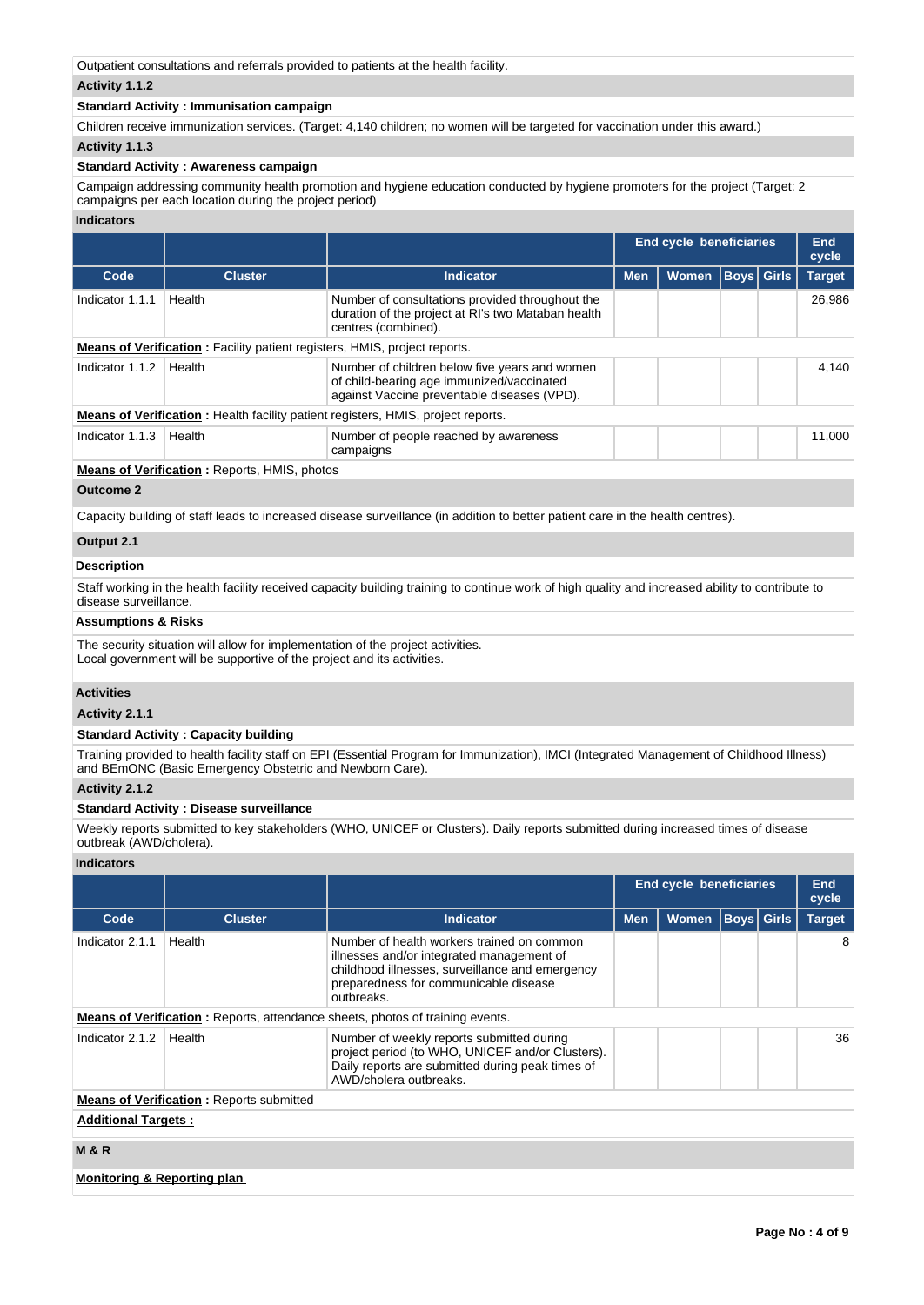During the implementation of this project, RI will put in place mechanisms to ensure continuous monitoring of the program:

Program Planning and Work plans

The logical framework matrix and the work plan will be used to monitor and report on program implementation. The logical framework matrix matches verifiable indicators and means of verification to program objectives and activities. Program performance will be tracked using the monthly, quarterly and annual plans developed by the team. Photos will be taken of the rehabilitated health facility and during trainings and campaigns.

Internal and external reporting will be implemented using the weekly and monthly activity reporting as well as the Health Management Information System.

Monitoring and Evaluation Tools and Activities

An RI program specific log frame will be implemented by the program staff and monitored in close supervision and support of the Health Programme Manager, Senior Health Project Officer, M&E Officer and Program Officer (Nairobi). On a weekly basis, data will be collected and analyzed per facility to monitor how the various health facilities are doing with regards to the proposed indicators.

#### Financial overview

Spending plans and budget versus actual analyses reports will be prepared and reviewed every month to ensure spending is in accordance with set program objectives.

#### Field Visits

Key program staff and operations staff from both the Beletweyne and Mogadishu Offices as well as the Nairobi office (Country Director, Program Staff, Country Finance Manager) will visit regularly to give guidance and support on program implementation and provide capacity building support and monitoring.

#### **Workplan**

| <b>Activitydescription</b>                                                                                                                                                                                               | Year | 1 |   |   |   | 5            | 6.           |    | 8        | -9 |   |   | $\sqrt{10 11 12}$ |
|--------------------------------------------------------------------------------------------------------------------------------------------------------------------------------------------------------------------------|------|---|---|---|---|--------------|--------------|----|----------|----|---|---|-------------------|
| Activity 1.1.1: Outpatient consultations and referrals provided to patients at the<br>health facility.                                                                                                                   | 2017 |   | X | X | x | X            | ΙX           | X. | X        | X  | x | X |                   |
| Activity 1.1.2: Children receive immunization services. (Target: 4,140 children; no<br>women will be targeted for vaccination under this award.)                                                                         | 2017 |   | X | X | X | $\mathsf{X}$ | ΙX.          | X. | $\times$ | X  | X | X |                   |
| Activity 1.1.3: Campaign addressing community health promotion and hygiene<br>education conducted by hygiene promoters for the project (Target: 2 campaigns<br>per each location during the project period)              | 2017 |   |   | Χ |   |              |              | X  |          |    |   |   |                   |
| Activity 2.1.1: Training provided to health facility staff on EPI (Essential Program for<br>Immunization), IMCI (Integrated Management of Childhood Illness) and BEmONC<br>(Basic Emergency Obstetric and Newborn Care). | 2017 |   |   | Χ |   |              |              | Χ  |          |    |   |   |                   |
| Activity 2.1.2: Weekly reports submitted to key stakeholders (WHO, UNICEF or<br>Clusters). Daily reports submitted during increased times of disease outbreak<br>(AWD/cholera).                                          | 2017 |   | X | X | x | X            | <sup>X</sup> | X  | $\times$ | X  | x | x |                   |

## **OTHER INFO**

#### **Accountability to Affected Populations**

RI will work through community ownership strategy and participation in the health sector. Together, this will lead to a more sustainable health system and improved capacity to meet HSSP goals. RI, working with the MOH, will track transition of ownership for key activities across the life of the project.

#### **Implementation Plan**

First, note that the start of any project activities in either Maaxas or Mataban will be contingent on first receiving in-kind supplies (all medicines and consumables that are necessary to sufficiently run a health facility) which will be provided by the project as in-kinds (Lifesaving supplies will be provided through UN agencies who were given CERF UFE funding(WHO and UNICEF -- per Somalia Health Cluster).

RI will rehabilitate one health facility in Maaxas in order to begin and maintain health service operations for a nine-month period. While a BOQ is attached to give more description of the activities involved, this rehabilitation includes walls, doors, ceilings, windows and a waiting area. Even after the project period, if no additional funding is secured and does not permit RI to remain in operation of the health facility, it will be given back to the community in order to allow another party to operate.

The project will be directly implemented by RI. The Health Programme Manager, who reports back to the Somalia Country Director, will supervise the project on the ground. The Senior Health Programme Officer will work directly with the health facility staff providing supportive supervision and reporting back to the Health Programme Manager on progress and any issues that need to be addressed. The HMIS Officer will be in charge of all data and reporting.

RI will work directly with MOH and local governments to ensure communication. RI will coordinate closely with the Somali Health Cluster as well as partner NGOs working in Matabaan and surrounding districts to ensure coverage and to avoid overlap of activities. RI will communicate appropriately with local government and communities to promote buy-in and inclusion into the project at the same time promoting sustainability.

## **Coordination with other Organizations in project area**

| Name of the organization | Areas/activities of collaboration and rationale                                                                                  |
|--------------------------|----------------------------------------------------------------------------------------------------------------------------------|
| Save the Children        | Referrals on child protection/Nutrition support                                                                                  |
| <b>UNICEF</b>            | Support for RI-operated CTC in Beletweyne; coordination for<br>supplies for CTC and surveillance support of AWD/cholera outbreak |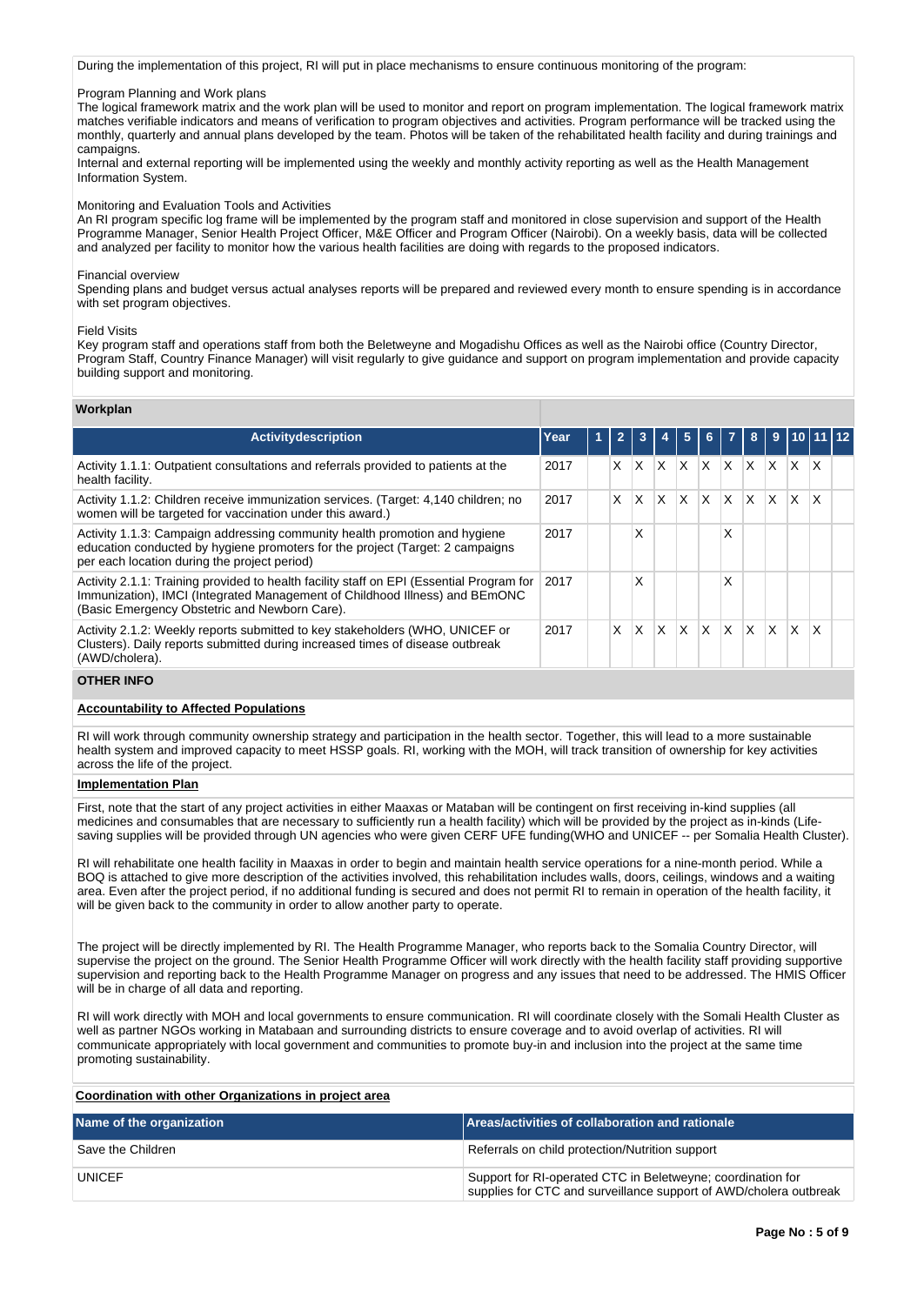| Somali Ministry of Health                | Clinical quidelines for the provision of clinical, HIV, SGBV and<br>nutritional care, disease outbreak investigation and response and<br>conducting joint immunization campaigns among others.                                                                               |
|------------------------------------------|------------------------------------------------------------------------------------------------------------------------------------------------------------------------------------------------------------------------------------------------------------------------------|
| <b>WARDI</b>                             | Work together to exchange ideas and support one another as<br>WARDI is implementing Health and nutrition Mobile clinics in the<br>interior of Mataban district                                                                                                               |
| Somali Health Cluster                    | Share information (4Ws and other updates) and seek guidance on<br>any challenges                                                                                                                                                                                             |
| Somali WASH Cluster                      | Coordination and support in Beletweyne and Mataban on issues<br>related to AWD/cholera outbreak and case tracing, water purification,<br>in-kind hygiene kits for distribution, etc.                                                                                         |
| CESVI                                    | Coordination for referral of patients from Beletweyne General<br>Hospital to RI-operated CTC for treatment of AED/cholera; and vice<br>versa the referral of patients to the hospital from the health centers<br>for complicated cases requiring specialized health services |
| <b>Environment Marker Of The Project</b> |                                                                                                                                                                                                                                                                              |

N/A: Not applicable, only used for a small number of services

#### **Gender Marker Of The Project**

2a- The project is designed to contribute significantly to gender equality

#### **Justify Chosen Gender Marker Code**

Relief International's experience in Somalia clearly indicates that women are particularly disadvantaged in regard to health care services and this project will help RI to better serve women with pregnancy and delivery needs as this project provides for supplies and one nurse/midwife to complement RI's Mataban health facilities already in operation. As result, the project is heavily focused on maternal and child health. Relief International will ensure that female health staff members are

adequately represented. RI will also ensure that both men and women are represented in the community sensitization for the programme to encourage equal gender representation and involvement in decision-making in matters relating to service delivery. In the matters related to health promotion, male and female will equally benefit from the services offered.

#### **Protection Mainstreaming**

Protection programming is defined by RI as the activities and processes through which fundamental human rights principles, including nondiscrimination, ensuring meaningful access and prioritizing the safety and dignity of our constituents are recognized and realized in program design and implementation. In Mataban and surrounding vulnerable areas, women can often experience gender-based violence. RI is prepared to treat cases in the health facility as is necessary, and will refer any women for psychosocial support. RI staff are well versed in protection issues and have recently implemented a protection project (SHF) in Beletweyne district Hiraan. They will take lessons learned from that project and apply them to this health project in Mataban

#### **Country Specific Information**

#### **Safety and Security**

RI has taken steps to ensure inclusion of security measures in all its areas of operations.

RI has in place field security procedures for South Central Region. Trained security officers will monitor the security situation in all our project areas, including in Hiraan Refion, and these individuals advise staff on security issues in direct communication with the Country Director for Somalia. The Security Officer at RI Headquarters also carefully monitors the situation in Somalia and advises personnel on risks and employing best practices to stay as safe as possible in an often uncertain environment.

RI interacts with the communities in such away has proved beneficial as early warning systems. Through close coordination and collaboration with these communities, RI has been able to maintain good relationships which is a cornerstone for enhanced security. RI has in place safety and security standard operating procedures reviewed and adjusted to the current security situation with contingency plans for a further escalation of security incidents.

All RI staff undergo security training as a compulsory part of orientation. This training is renewed on an annual basis.

## **Access**

Due its mode of operation, RI has access to this area by running health facilities for several years and is well known in the communities. There has never been an issue in being denied access by the community or local administration as all stakeholders are involved in the projects. RI will continue to work fully with local governments and the MOH as well as the community.

#### **BUDGET**

| Code | <b>Budget Line Description</b>                                                                                                                                                   |   | D / S Quantity Unit | cost         | <b>IDuration 1%</b><br><b>Recurran charged</b><br>ce | to CHF | <b>Total Cost</b> |  |  |  |  |
|------|----------------------------------------------------------------------------------------------------------------------------------------------------------------------------------|---|---------------------|--------------|------------------------------------------------------|--------|-------------------|--|--|--|--|
|      | <b>Staff and Other Personnel Costs</b>                                                                                                                                           |   |                     |              |                                                      |        |                   |  |  |  |  |
| 1.1  | Program Manager                                                                                                                                                                  | D |                     | 3.600<br>.00 | 9                                                    | 30.00  | 9.720.00          |  |  |  |  |
|      | Supervises implementation on the ground, including verification of activities, staff complicance with proper procedures at the<br>health facilities and quality data collection. |   |                     |              |                                                      |        |                   |  |  |  |  |
| 1.2  | Nurse/Clinician                                                                                                                                                                  | D |                     | 2   650.0    | 9                                                    | 100.00 | 11.700.00         |  |  |  |  |
|      | Provides primary healthcare services at health facility, acting as lead health staff on patient consultations and referrals.                                                     |   |                     |              |                                                      |        |                   |  |  |  |  |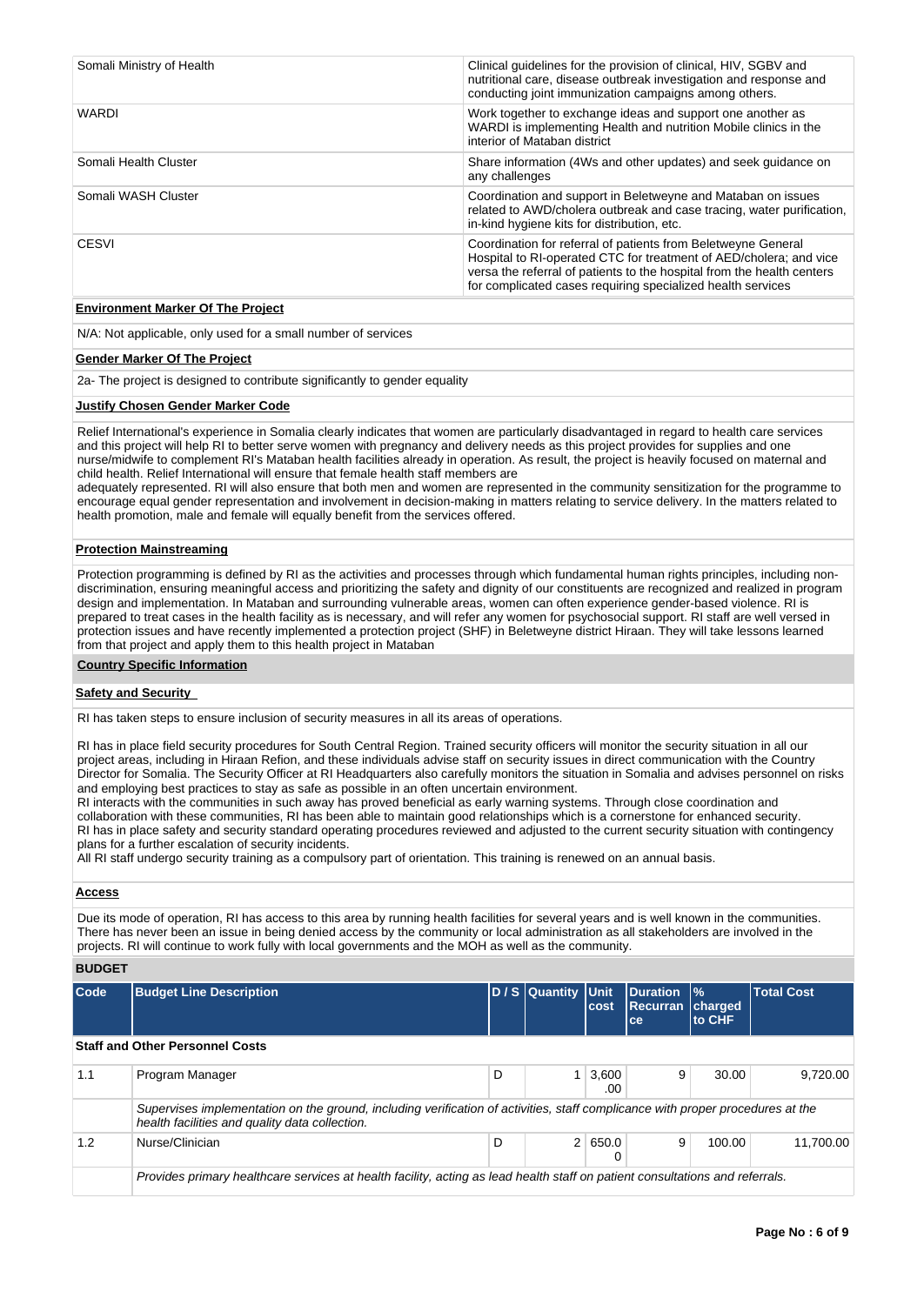| 1.3              | Guard                                                                                                                                                                                                                                                                                                       | D | 4        | 400.0<br>0                 | 9            | 100.00 | 14,400.00 |  |
|------------------|-------------------------------------------------------------------------------------------------------------------------------------------------------------------------------------------------------------------------------------------------------------------------------------------------------------|---|----------|----------------------------|--------------|--------|-----------|--|
|                  | Provide security services to two health facilities (Maaxas and Mataban). Two guards will keep watch day and night to ensure<br>safety of patients and staff coming and going from the health facilities. Guards will report to Operations Manager on any security<br><i>issues or concerns.</i>             |   |          |                            |              |        |           |  |
| 1.4              | Cleaner                                                                                                                                                                                                                                                                                                     | D |          | $2 \mid 300.0$<br>$\Omega$ | 9            | 100.00 | 5,400.00  |  |
|                  | Keep the health facility in a sanitary state, including disinfecting patient beds after examinations, cleaning floors, keeping toilets in<br>a clean state and maintaining clean grounds.                                                                                                                   |   |          |                            |              |        |           |  |
| 1.5              | Logistics Assistant                                                                                                                                                                                                                                                                                         | S |          | 1 895.0<br>0               | 9            | 50.00  | 4,027.50  |  |
|                  | In charge of transportation of supplies and staff from one area to another for the purpose of the project. Supports with keeping log<br>of supplies and requesting additional supplies when low to prevent stockouts.                                                                                       |   |          |                            |              |        |           |  |
| 1.6              | Finance and Administrative Officer                                                                                                                                                                                                                                                                          | S |          | 1 900.0<br>0               | 9            | 50.00  | 4,050.00  |  |
|                  | Supports reporting and day to day finance activities for the project, including OCHA required financial reports, making payments<br>for staff salaries, and logging all transactions that are part of the project for internal and formal OCHA reports.                                                     |   |          |                            |              |        |           |  |
| 1.7              | <b>Auxilliary Nurse</b>                                                                                                                                                                                                                                                                                     | D |          | 2 400.0<br>$\Omega$        | 9            | 100.00 | 7,200.00  |  |
|                  | Provides support to Nurse/Clinician at the health facility, including scheduling follow-up appointments and dispensing medicines<br>as are required.                                                                                                                                                        |   |          |                            |              |        |           |  |
| 1.8              | <b>Qualified Midwife</b>                                                                                                                                                                                                                                                                                    | D |          | 2   600.0<br>0             | 9            | 100.00 | 10,800.00 |  |
|                  | Provides antenatal and postnatal care to pregnant and lactating women and supports skilled delivery of women giving birth at the<br>health facility.                                                                                                                                                        |   |          |                            |              |        |           |  |
| 1.9              | Community Health Promoter                                                                                                                                                                                                                                                                                   | D |          | 2 200.0<br>0               | 9            | 100.00 | 3,600.00  |  |
|                  | Conducts health awareness campaigns within the broaded community, provides health education to community members and<br>refers patients from the community to the health facility for treatment and follow-up.                                                                                              |   |          |                            |              |        |           |  |
| 1.10             | Primary Health Care (PHC) Nurse                                                                                                                                                                                                                                                                             | D |          | 2   600.0<br>$\Omega$      | 9            | 100.00 | 10,800.00 |  |
|                  | Provides support to Nurse/Clinician at the health facility by supporting with patient consultations and bringing at-risk cases to the<br>attention of the Nurse/Clinician for further advice on treatment and referrals.                                                                                    |   |          |                            |              |        |           |  |
| 1.11             | Program Support Officer                                                                                                                                                                                                                                                                                     | D |          | $1 \mid 3,000$<br>.00      | 9            | 10.00  | 2,700.00  |  |
|                  | Provides direct support to the project through coordination with project staff on updates, data and report writing which are<br>required deliverables for OCHA interim and final reports.                                                                                                                   |   |          |                            |              |        |           |  |
|                  | <b>Section Total</b>                                                                                                                                                                                                                                                                                        |   |          |                            |              |        | 84,397.50 |  |
|                  | <b>Supplies, Commodities, Materials</b>                                                                                                                                                                                                                                                                     |   |          |                            |              |        |           |  |
| 2.1              | Transportation of Drugs/Supplies/Equipment                                                                                                                                                                                                                                                                  | D | 1        | 22,00<br>0.00              | 1            | 100.00 | 22,000.00 |  |
|                  | Drugs, Supplies and Equipment Transportation (see BOQ for breakdown)                                                                                                                                                                                                                                        |   |          |                            |              |        |           |  |
| 2.2              | Comprehensive Training for Health Facility Staff (Capacity<br>Building)                                                                                                                                                                                                                                     | D |          | $2 \mid 3,350$<br>.00      | 1            | 100.00 | 6,700.00  |  |
|                  | Provide one time training to 8 health staff to build their capacity on e.g. EPI (Essential Progam for Immunization), IMCI<br>(Integrated Management of Childhood Illness) and BEmONC (Basic Emergency Obstretric and Newborn Care facility). See<br>Attached BOQ for breakdown of costs from each training. |   |          |                            |              |        |           |  |
|                  | <b>Section Total</b>                                                                                                                                                                                                                                                                                        |   |          |                            |              |        | 28,700.00 |  |
| <b>Equipment</b> |                                                                                                                                                                                                                                                                                                             |   |          |                            |              |        |           |  |
| 3.1              | Furniture                                                                                                                                                                                                                                                                                                   | D |          | $1 \mid 1,798$<br>.00      | 1            | 100.00 | 1,798.00  |  |
|                  | Health Facility Furniture (see BOQ for breakdown)                                                                                                                                                                                                                                                           |   |          |                            |              |        |           |  |
| 3.2              | Equipment                                                                                                                                                                                                                                                                                                   | D |          | $1 \mid 3,918$<br>.00      | $\mathbf{1}$ | 100.00 | 3,918.00  |  |
|                  | Equipment for Health Facility (see BOQ for breakdown)                                                                                                                                                                                                                                                       |   |          |                            |              |        |           |  |
|                  | <b>Section Total</b>                                                                                                                                                                                                                                                                                        |   | 5,716.00 |                            |              |        |           |  |
|                  | <b>Contractual Services</b>                                                                                                                                                                                                                                                                                 |   |          |                            |              |        |           |  |
| 4.1              | Health Facility Rehabilitation                                                                                                                                                                                                                                                                              | D |          | $1 \mid 12,05$<br>0.00     | 1            | 100.00 | 12,050.00 |  |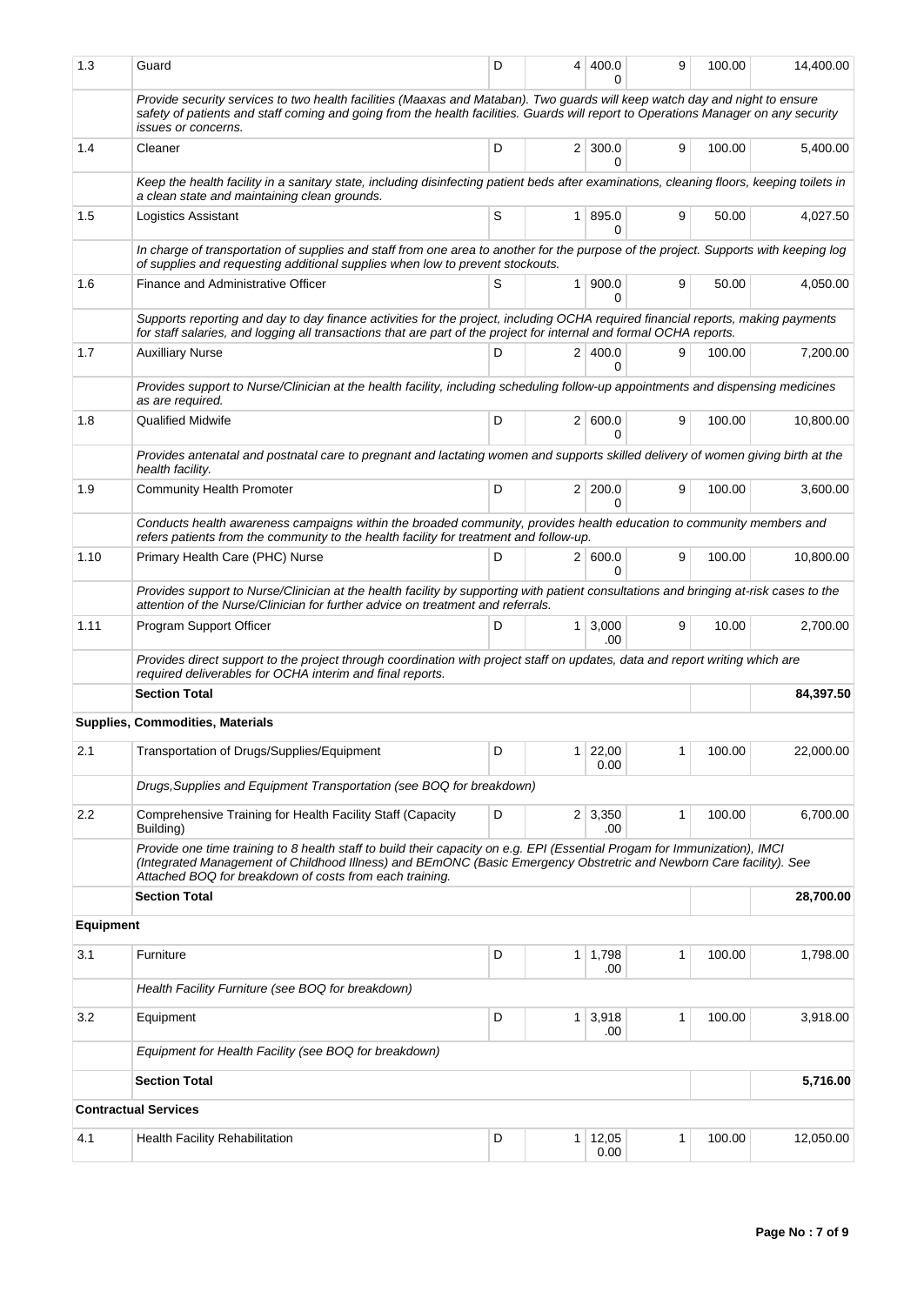|                   | Rehabilitation costs of one health facility in Maaxas                                                                                                                                                                                                  |   |                |                       |   |        |            |  |  |  |
|-------------------|--------------------------------------------------------------------------------------------------------------------------------------------------------------------------------------------------------------------------------------------------------|---|----------------|-----------------------|---|--------|------------|--|--|--|
|                   | <b>Section Total</b>                                                                                                                                                                                                                                   |   |                |                       |   |        |            |  |  |  |
| Travel            |                                                                                                                                                                                                                                                        |   |                |                       |   |        |            |  |  |  |
| 5.1               | Travel Costs for the Health Program Manager                                                                                                                                                                                                            | D | 1 <sup>1</sup> | 500.0<br>$\Omega$     | 4 | 100.00 | 2,000.00   |  |  |  |
|                   | Travel costs for supervision of project - Flights (and ground transport from Beletweyne to Mataban) to and from<br>Nairobi/Mogadishu and Mogadishu/Beletweyne and Beletweyne/Mataban and Maxaas. Represents round trips (4) during life of<br>project. |   |                |                       |   |        |            |  |  |  |
| 5.2               | <b>Field Travel Per Diem</b>                                                                                                                                                                                                                           | D |                | 6 30.00               | 4 | 100.00 | 720.00     |  |  |  |
|                   | Travel per diem for project staff for implementation and supervision of project                                                                                                                                                                        |   |                |                       |   |        |            |  |  |  |
|                   | <b>Section Total</b>                                                                                                                                                                                                                                   |   | 2,720.00       |                       |   |        |            |  |  |  |
|                   | <b>General Operating and Other Direct Costs</b>                                                                                                                                                                                                        |   |                |                       |   |        |            |  |  |  |
| 7.1               | <b>Office Supplies</b>                                                                                                                                                                                                                                 | S | 1 <sup>1</sup> | 949.0<br><sup>0</sup> | 9 | 50.00  | 4,270.50   |  |  |  |
|                   | General office supplies and utilities needed for supporting project. (See BOQ for breakdown.)                                                                                                                                                          |   |                |                       |   |        |            |  |  |  |
| 7.2               | Vehicle hire                                                                                                                                                                                                                                           | S |                | $1 \ 2,100$<br>.00    | 9 | 100.00 | 18,900.00  |  |  |  |
|                   | Vehicle hire to support Mataban Health Facilities (inclusive of fuel and driver)                                                                                                                                                                       |   |                |                       |   |        |            |  |  |  |
| 7.3               | <b>Office Utilities</b>                                                                                                                                                                                                                                | S | 1 <sup>1</sup> | 950.0<br>0            | 9 | 50.00  | 4,275.00   |  |  |  |
|                   | Electricity, internet and water. (See BOQ for breakdown.)                                                                                                                                                                                              |   |                |                       |   |        |            |  |  |  |
| 7.4               | Office Rent                                                                                                                                                                                                                                            | S | 1 <sup>1</sup> | 2,000<br>.00          | 9 | 50.00  | 9,000.00   |  |  |  |
|                   | Payment of office rent for the project                                                                                                                                                                                                                 |   |                |                       |   |        |            |  |  |  |
| 7.5               | Security Improvements                                                                                                                                                                                                                                  | S | 1 <sup>1</sup> | 4,030<br>.00          | 1 | 50.00  | 2,015.00   |  |  |  |
|                   | Office improvements to meet standard security requirements for Somalia context. (see BOQ for breakdown)                                                                                                                                                |   |                |                       |   |        |            |  |  |  |
|                   | <b>Section Total</b>                                                                                                                                                                                                                                   |   | 38,460.50      |                       |   |        |            |  |  |  |
| <b>SubTotal</b>   |                                                                                                                                                                                                                                                        |   | 38.00          |                       |   |        | 172,044.00 |  |  |  |
| Direct            |                                                                                                                                                                                                                                                        |   |                |                       |   |        | 125,506.00 |  |  |  |
| Support           |                                                                                                                                                                                                                                                        |   |                |                       |   |        | 46,538.00  |  |  |  |
| <b>PSC Cost</b>   |                                                                                                                                                                                                                                                        |   |                |                       |   |        |            |  |  |  |
|                   | PSC Cost Percent                                                                                                                                                                                                                                       |   |                |                       |   |        | 7.00       |  |  |  |
| PSC Amount        |                                                                                                                                                                                                                                                        |   |                |                       |   |        | 12,043.08  |  |  |  |
| <b>Total Cost</b> |                                                                                                                                                                                                                                                        |   |                |                       |   |        | 184,087.08 |  |  |  |